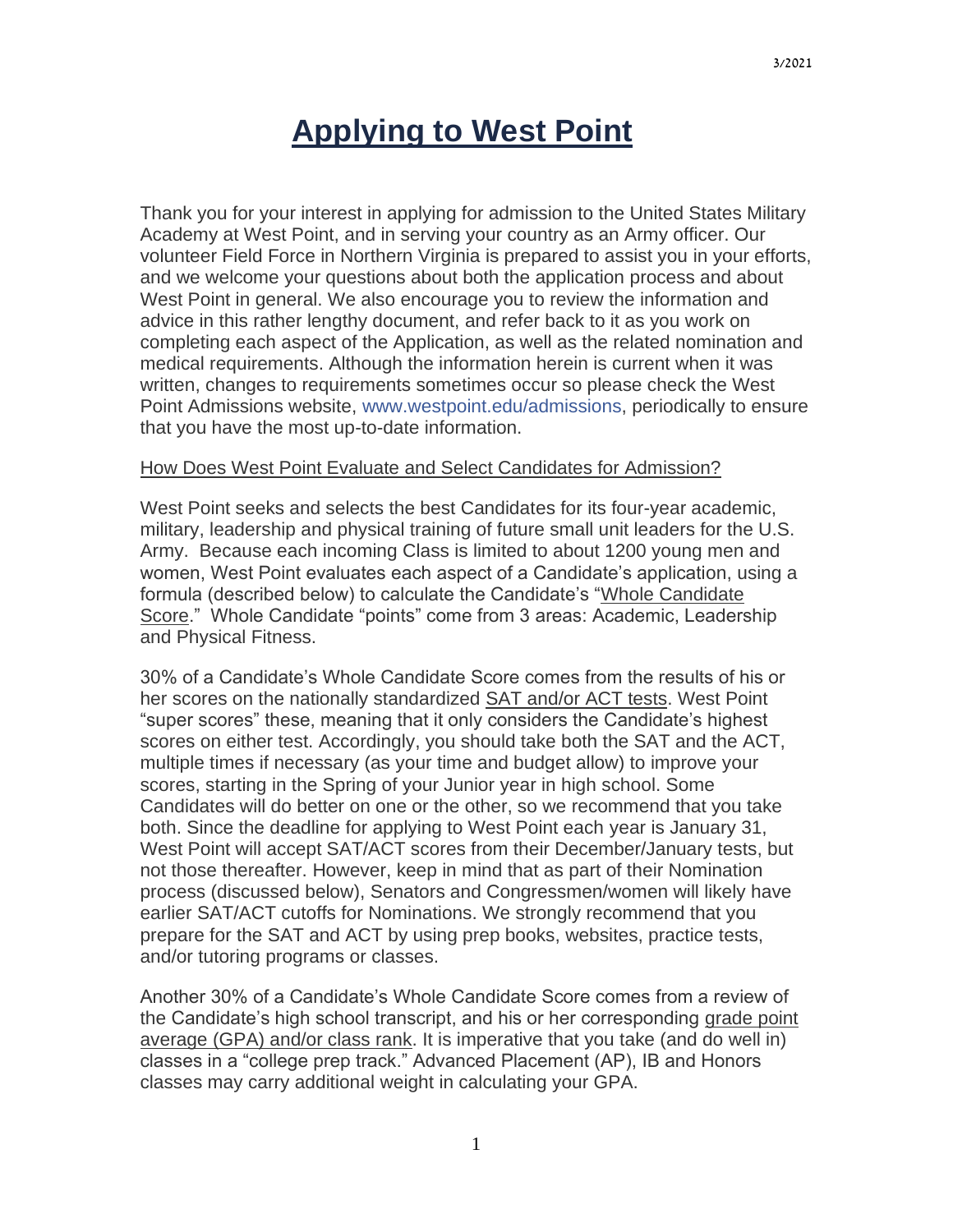A third 30% of a Candidate's Whole Candidate Score comes from an evaluation of the Candidate's leadership potential, character, and service to others, as these are very important qualities to help predict who will likely become successful Army leaders. The parts of your Application that are evaluated here are your Candidate Activities Record, your Teachers' Evaluations, your Candidate Essays, and the Interview Report from your Candidate Interview.

The Candidate Activities Record will show West Point both the Candidate's interests and activities and how well a Candidate has exhibited leadership potential and other character traits. Accordingly, you should participate in extracurricular activities that provide valuable leadership experiences and responsibilities. The following experiences are examples of activities that will both develop and demonstrate your leadership potential:

- Class, club, and/or student government activities and positions.
- Awards in academic societies, such as the National Honor Society.
- Participation and achievement in athletics. Team sports are generally better, as are varsity letters and being the Captain of a team.
- Participation and success in public speaking and other nonathletic activities.
- Participation and achievement in Boy Scouts, Girl Scouts, Civil Air Patrol, and/or Junior Reserve Officer Training Corps.
- Membership and leadership in community or church organizations.
- Boys State/Girls State (held during the Summer after your Junior year, these programs are a great opportunity to show leadership potential).

Keep in mind that West Point considers it more valuable for you to achieve a leadership role and distinction in a specific activity rather than participation in several activities without any evidence of leadership achievement. Also, if you must work to provide financial assistance for your family, West Point views that working experience as a demonstration of your leadership potential even though it will likely limit your participation in school activities.

With regard to Teachers' Evaluations, 4 are required (from an English, a Math, a Physics or Chemistry, and a Physical Education teacher) and they are pretty straightforward. At the appropriate time, pick teachers that like you and are willing to provide a good recommendation for you.

Candidate Essays are also straightforward, but do require significant effort on your part. They are evaluated not only for substance (showing your desire and motivation to become an Army leader) but also for good communication skills (things like sentence structure, grammar, and punctuation do matter!). Generally, we recommend that you work on these and submit them during the Summer before or at the beginning of your Senior year, since the early submission of Essays is not only indicative of a Candidate's motivation, but it also affects when West Point Admissions may authorize a Candidate to undergo his or her Medical Exam (typically, West Point Admissions will only authorize Medical Exams for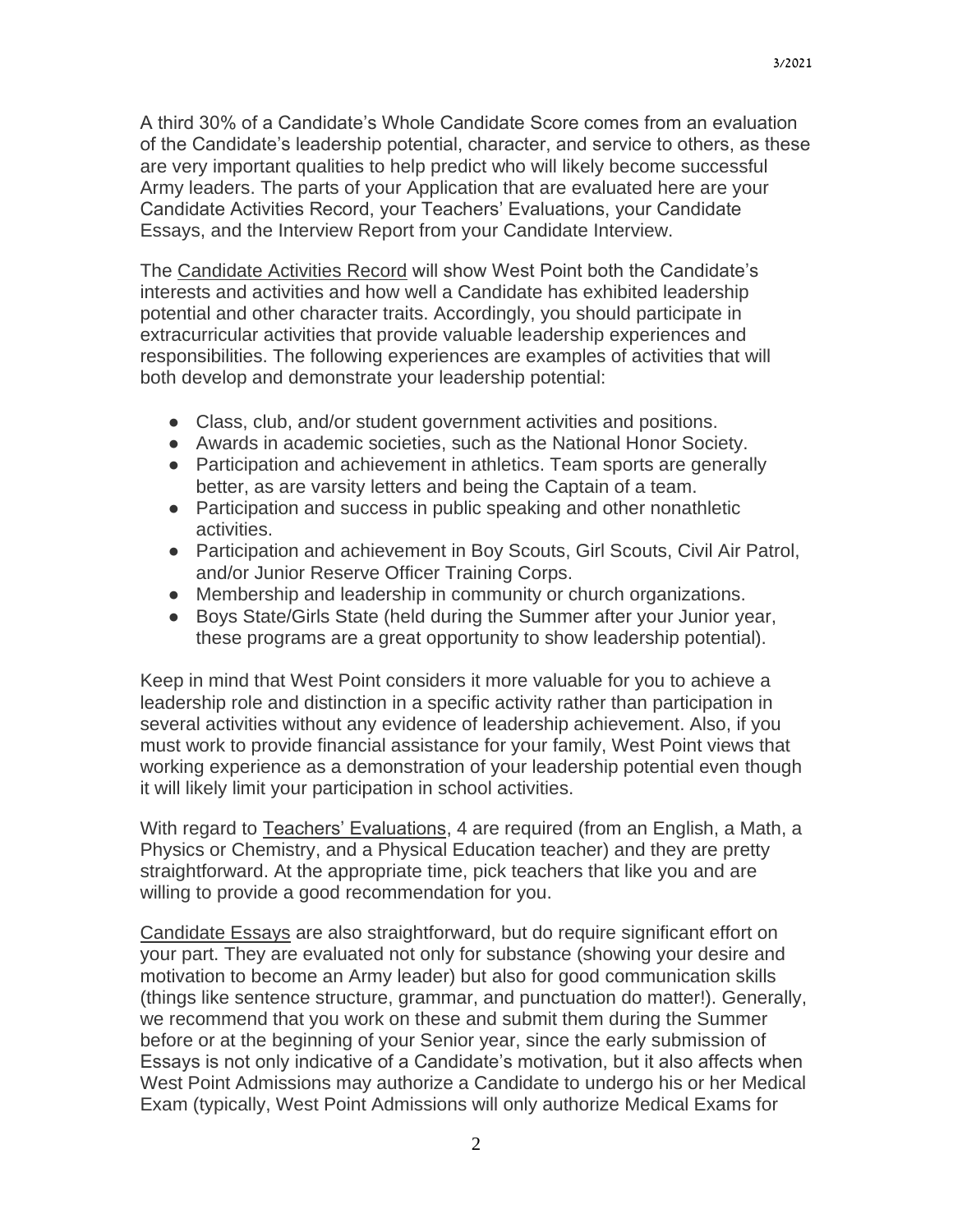"serious" Candidates who have completed substantial portions of their Application).

The Candidate Interview is normally conducted by a member of the Northern Virginia Field Force during the Summer before or at the beginning of the Candidate's Senior year, after West Point Admissions has determined that a Candidate is "competitive" for admission (usually this is based upon SAT/ACT scores, high school transcripts, and other information already provided to Admissions as part of the Candidate's Application). Note that not all Candidates will be contacted to do an interview, which is why it is important for you to continue to work on and try to improve the overall strength of your Application.

The final 10% of the Candidate's Whole Candidate Score is based upon the results of the Candidate Fitness Assessment. This six-event test is "pass/fail," meaning that if you do not pass the CFA overall then you cannot be qualified to receive an Offer of Admission (it is noteworthy that the failure to pass the CFA eliminates the largest number of candidates overall). Candidates should practice the events during the summer, and then take the CFA shortly after school starts. Practice each event separately, and then start combining the events in the order you will have to perform them. It is very helpful to watch the following instruction videos, and to read the CFA instructions carefully (they can be downloaded from the Candidate Portal that the Candidate establishes through the Admissions website, www.westpoint.edu/admissions), because if you do not perform the events exactly as required (especially the pull-ups/flexed arm hang and pushups, which must be video-recorded and the videos submitted to West Point Admissions for review), you will not receive credit for successfully completing the CFA:

Pull-Up Instructions - <https://youtu.be/Kkvpbh5eU7I>

## Flexed Army Hang Instructions [-https://youtu.be/5\\_3FJqujbx4](https://youtu.be/5_3FJqujbx4)

Pushup Instructions - <https://youtu.be/Lu4JpdWTEhQ>

When you are ready to take the CFA, it is your responsibility to schedule the test with someone authorized to administer the CFA. Normally this is with a physical education instructor at your high school, but JROTC and ROTC cadre and Field Force representatives can also administer the test. If you do not pass the CFA the first time, then Admissions will usually authorize a re-test so that you can try to improve your scores and pass the test. However, note that if your CFA administrator submits your CFA results after December 15th, then due to time constraints you will probably not be allowed another attempt.

## Overview of the West Point Application Process

Candidates start the Application process by going to the Admissions website and filling out the Candidate Questionnaire online. Many Candidates do this in January of their Junior year, as part of their application to West Point's Summer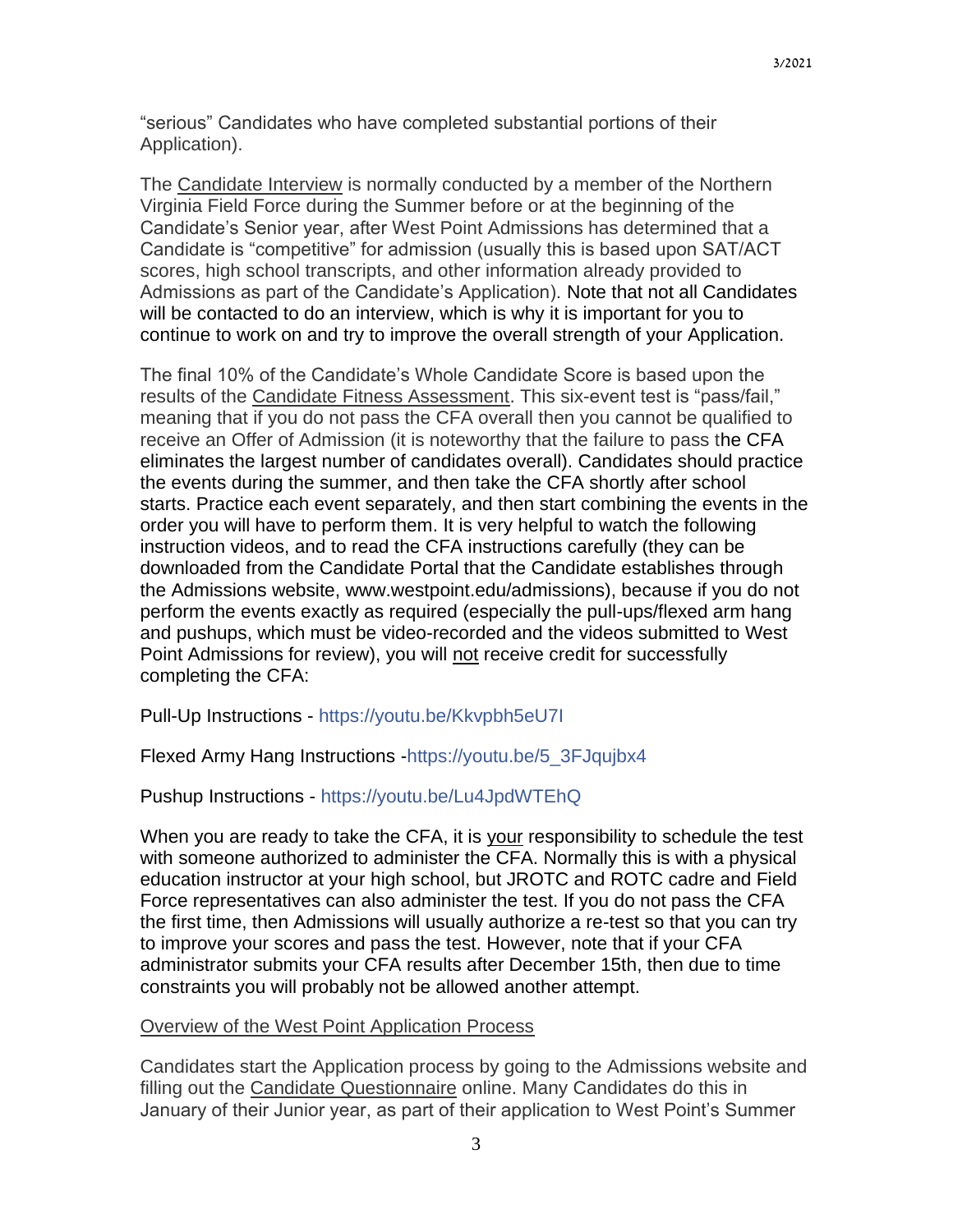Leaders Experience, but in any event you should do this no later than early Spring of your Junior year or as soon as possible thereafter.

Next, and in parallel with the West Point Admissions Application, you will need to obtain a Nomination from an authorized source. Every Candidate is eligible to apply for a Nomination from 4 different sources: the Representative from the Congressional District of the Candidate's legal residence (this is usually that of his or her parents, which may or may not be in Northern Virginia), the two Senators from the Candidate's state of legal residence, and the Vice President. Their submission requirements, processes, deadlines and/or informational contacts are on their respective websites, and are substantially similar (for example, they will require SAT/ACT scores, transcripts, and letters of recommendation), but they will differ in one or more aspects from each other, and from the Application requirements for West Point. Generally these Nomination applications are made available during the Spring of your Junior year, and must be completed and submitted by a specified date in the Fall of your Senior year (and this is very important: missing the required deadline by even one day will result in a rejection of your Nomination Application).

Additionally, some Candidates may be eligible to apply for a Presidential, ROTC/JROTC, or other service-connected Nomination. Information and the requirements for each of these can be found on the West Point Admissions website.

## **IF YOU DO NOT HAVE A NOMINATION, YOU CANNOT GET INTO WEST POINT**.

Next, you should find out as much as you can about West Point, so that you will have a more informed idea of what you might be getting yourself into before you commit to the Application process and, if qualified, accept an Offer of Admission. West Point wants young men and women who want to be there, and are committed to serving their country. And the West Point experience is very challenging academically, physically, militarily and emotionally--it requires a 100% commitment not to quit when things get tough. If you cannot or are not committed to graduating and being commissioned as a Second Lieutenant, then you should forego applying to West Point so that you do not take a spot in the incoming Class that could (and should) go to someone who is.

In this regard, you should look for and attend an Information Briefing, Military Night, and/or Academy Day event in your area. Some of these are conducted by West Point Admissions, while others will have members of Northern Virginia's Field Force and Congressional staff present to answer questions and provide detailed information about the Nomination and Admissions application processes. You are not required to attend any of these events, of course, but the insights and information you may receive from one of them could prove to be invaluable. To find out about these events, talk to your high school's Career Counselor, or go to<http://www.westpoint.edu/admissions> (select the link to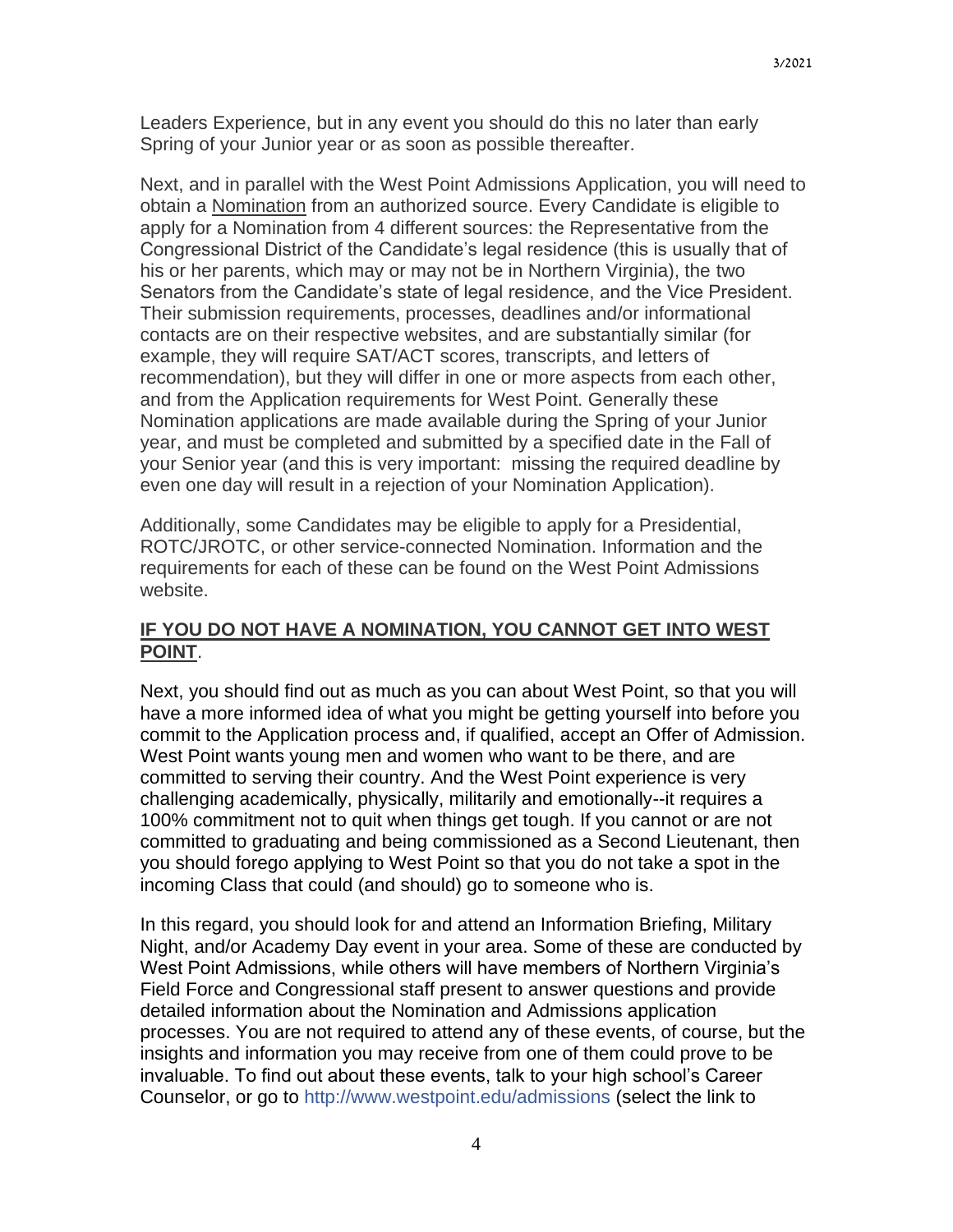"Admissions Events in Your Area"). You can also check the West Point Admissions Facebook page at<https://www.facebook.com/westpointadmissions/> for virtual information session videos and live events that occur.

After completing the Candidate Questionnaire, one of the first things most Candidates do to complete their requirements for their West Point Application is to take the ACT and/or SAT in the Spring of their Junior year. Please see the discussion earlier in this document regarding the importance of these tests. You should list West Point as one of the colleges on the ACT or SAT registration form, as well as list the Senators and Congressman you want your results to go to (go to their websites and get their codes), so that Admissions will receive your test results directly from the testing organizations (you cannot submit them to West Point yourself). West Point's codes are 2976 for the ACT and 2924 for the SAT.

On or about June 1, Candidate Portals will be opened for many Candidates to begin each part of the actual Application for Admission to West Point. This is referred to as the "Second Step Kit." Instructions for completion and submission of each part of the Application (such as Teachers Evaluations, Essays, and transcripts) will be provided in the Candidate Portal, and these instructions must be followed closely to ensure that the "Red X" shown next to an item can be turned into a "Green Checkmark," indicating that the item has been successfully completed. We recommend that Candidates use the Summer before the start of their Senior year to complete as many parts of the Application as possible, especially the Candidate Essays, because once school starts up again in the Fall other things like classes, varsity sports, and club activities take up more of the Candidate's time.

It is in your best interest to have your West Point Application completed as early as possible. We recommend that it be substantially complete before you go before the Nomination Boards of your Senators or Congressman (that makes a positive impression on the Nomination Board members), but certainly by no later than the end of November. West Point uses a "rolling admissions" process, meaning that as soon as your Application is complete, and you have a Nomination and are medically qualified, you will be considered for an Offer. Also, once your Application is complete you can schedule an overnight visit to West Point, where you will have an opportunity to attend classes, talk to Cadets about their experiences, and even sleep in the barracks and eat in the Mess Hall!

If you have questions or run into any difficulties with any aspect of the Application, the Northern Virginia Field Force members assigned to support Candidates from your high school can usually help answer the question or solve the problem. For special situations you should also contact West Point Admissions through your Candidate Portal and ask for help.

Regarding the Candidate Fitness Assessment, as discussed above we recommend training and preparing for it over the Summer, and then taking it in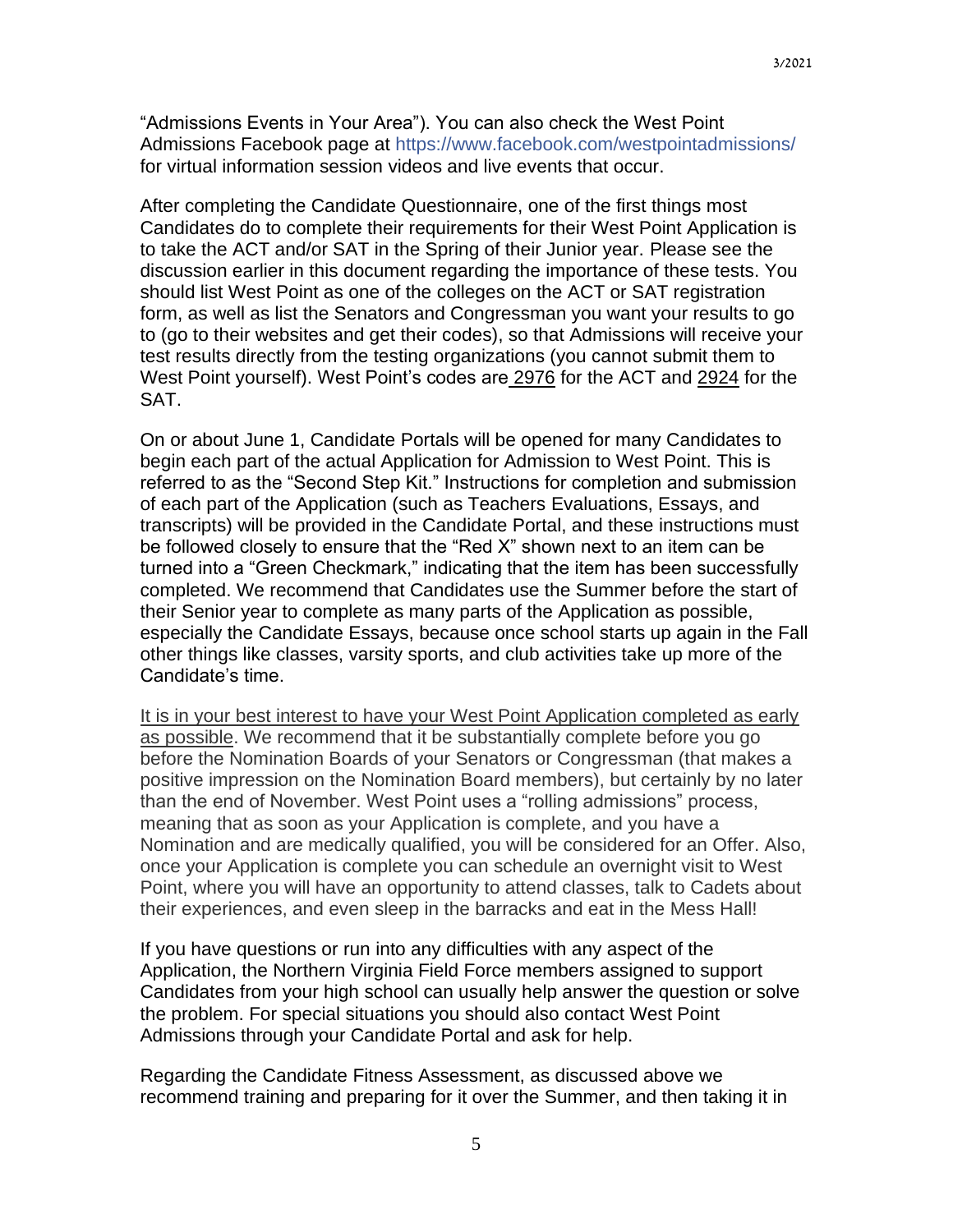the Fall when the weather is generally a bit cooler. However, you should not wait too long to take it; like the rest of the Application, it must be completed and the scores must submitted by January 31, and injuries and/or the need for a re-test can cause Candidates to miss this deadline.

Although it is not a part of the Admissions Application, in addition to completing the Application and receiving a Nomination you must also take a medical examination and become medically qualified for admission to West Point. When West Point Admissions authorizes a medical exam for you (and as noted above they normally will not do so until you have completed the majority of your Application, including your Essays), you will receive instructions from the Department of Defense Medical Evaluation Review Board (DoDMERB), who will schedule an exam for you at an appropriate facility. A word of warning: medical exams sometimes take significant time, especially if DoDMERB requires additional testing or copies of your medical records. Therefore we recommend trying to complete it as soon as possible, and trying to get "medically qualified" as soon as possible, so that if any issues come up they will not prevent you from receiving an Offer (for example, certain medical conditions that are not military service restrictive may require a waiver before you can be deemed to be medically qualified and receive an Offer).

Throughout the Application process Candidates may receive additional instructions or requirements that must be met, such as turning in your Fall semester grades. You must comply with these additional requirements and instructions, or risk having your Application being rejected and your file closed.

Even after you complete every part of your Application, you always have an opportunity to improve your Whole Candidate Score by adding improved SAT or ACT scores, by adding additional awards and accomplishments (such as varsity letters), and perhaps by re-taking the Candidate Fitness Assessment. We strongly recommend that you update your Application whenever you can (you can do so all the way up to the January 31 Application deadline), because you never know if those one or two additional things can make the difference in receiving, or not receiving, an Offer.

As for letters of recommendation, they are not needed or required for your West Point Application, and they will not improve your Whole Candidate Score. However, many Congressmen and Senators do require them as part of their Nomination applications.

West Point Admissions recommends that you provide to them a one-page resume that covers all that you have done in grades 9-12. They will provide you with a simple format upon your request. This resume can tell things about you that are not part of the Application process, and could be a "tiebreaker" in their decision whether to provide an Offer to you.